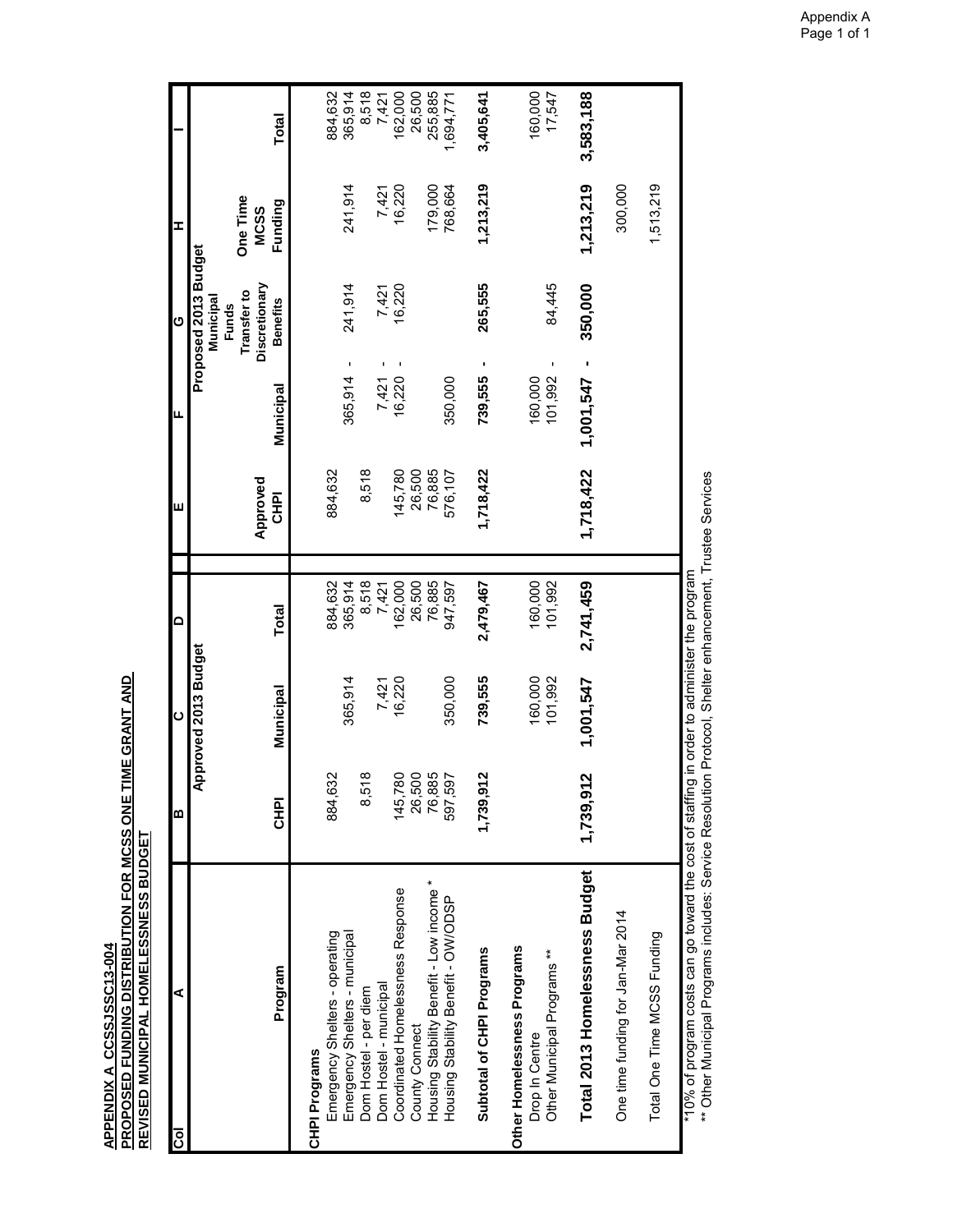## Peterborough Interim Housing Stability Benefit Effective January 1, 2013 – April 30, 2013

| <b>Eligibility Criteria</b>                                               | Review calendar year<br>Review patterns/sustainability<br>Review affordability (shelter costs less than 75% of income)                                                                                                                                                                                                                                     |
|---------------------------------------------------------------------------|------------------------------------------------------------------------------------------------------------------------------------------------------------------------------------------------------------------------------------------------------------------------------------------------------------------------------------------------------------|
| <b>Fund Allocation</b><br><b>OW &amp; ODSP clients</b><br>only            | \$700 for singles/couples without dependent children per calendar<br>year<br>\$1300 for families with dependent children                                                                                                                                                                                                                                   |
| <b>Last Month's Rent</b><br>(where LMR cannot be<br>waived with landlord) | Move of Necessity<br>moving to permanent housing from the shelter or street or<br>$\bullet$<br>imminent risk of homelessness<br>moving due to a clear indication of domestic abuse<br>$\bullet$<br>Help Promote a Positive Move<br>Help promote a positive move or retain current housing - within the<br>$\bullet$<br>above allocations per calendar year |
| <b>Arrears for</b><br>heat/hydro/rent                                     | cost of service paid directly to the service provider or landlord after<br>٠<br>the first request for help with arrears<br>explore other community options                                                                                                                                                                                                 |
| <b>Other Essential</b><br><b>Items</b>                                    | Up to \$200 per item within the above calendar year limits<br>Payments for emergency home repairs for home owners, pending<br>approval by Peterborough Renovates<br>(i.e. burst pipe, broken well pump, clogged toilet/sink)<br>Complete application and agreement to reimburse                                                                            |
|                                                                           | Bed and essential appliances connected to a move (within 30 days)<br>Replacement of essential appliances (fridge and stove) not<br>connected to a move<br>Bed Bugs - cost of mattress covers only                                                                                                                                                          |

What's now excluded that may previously been covered under Community Start-Up and Maintenance Benefit: moving costs, beds and furnishing due to bed bug infestations, household furnishings, clothing, hydro deposits, gas deposits and associated account fees.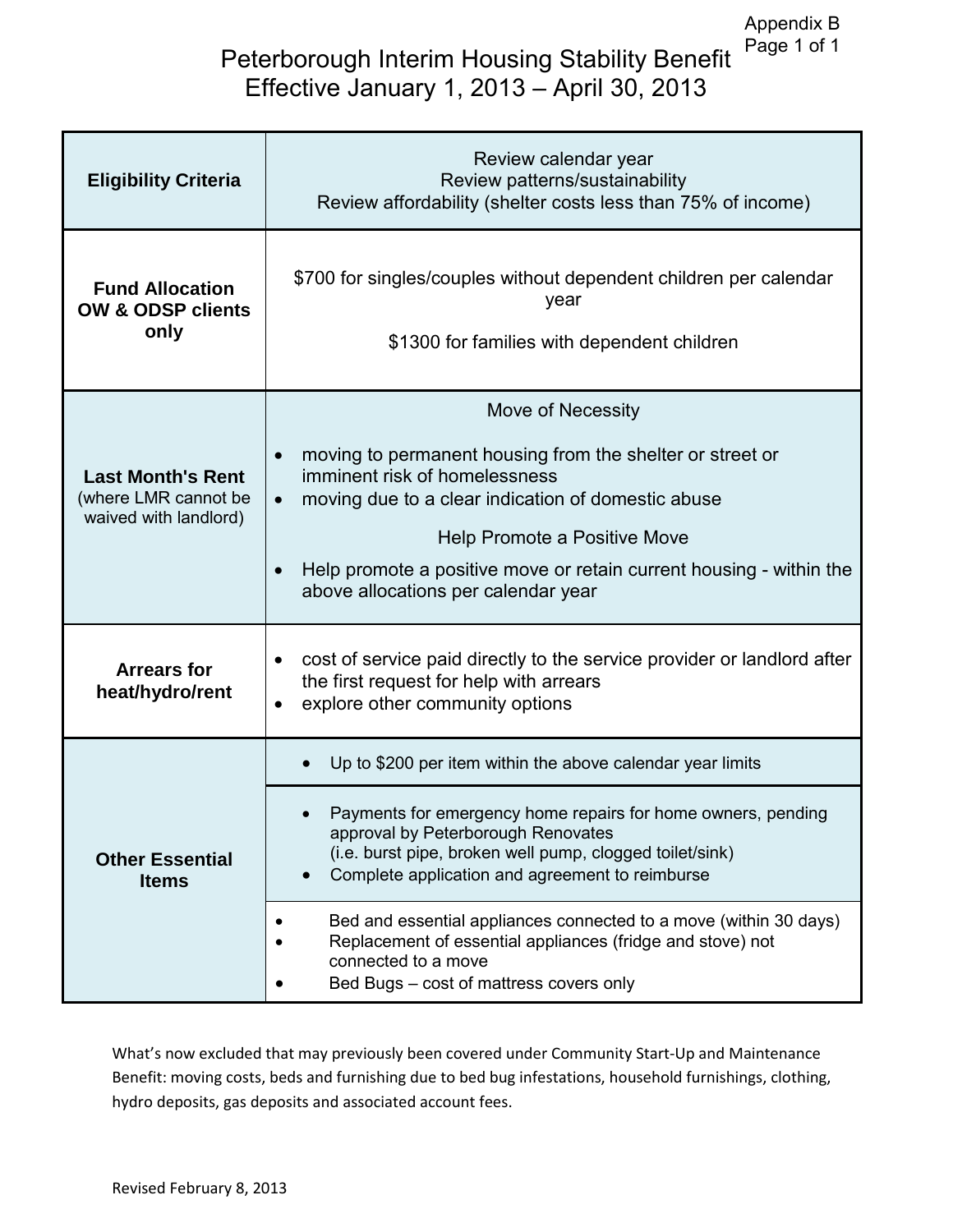**Ministry of Community and Social Services**

**Ministry of Children and Youth Services** 

## **CENTRAL EAST REGION**

17310 Yonge Street, Unit 1 Newmarket, ON L3Y 7R8 Tel.: (905)868-8900<br>Tel : (877)669-6658 (877)669-6658 Fax.: (905)895-4330 TTY.: (905)715-7759

**Ministère des Services sociaux et communautaires**

**Ministère des Services à l'enfance et à la jeunesse**

## **LA RÉGION DU CENTRE EST**

17310, rue Yonge, unité 1 Newmarket, ON L3Y 7R8 Tél.: (905)868-8900<br>Tél : (877)669-6658 (877)669-6658 Téléc.: (905)895-4330<br>TTY.: (905)715-7759 (905)715-7759



January 30, 2013

Mr. Brian Horton Chief Administrative Officer The Corporation of the City of Peterborough 500 George Street North Peterborough, Ontario K9H 3R5

## **RE: One-time Funding for Transition to the Community Homelessness Prevention Initiative (CHPI)**

Dear Mr. Horton,

Further to the December 27, 2012 memo from David Carter-Whitney (Assistant Deputy Minister, Social Policy Development Division), please find enclosed a grant letter for \$1,513,219 in one-time transition funding to The Corporation of the City of Peterborough. This funding is part of the \$42 million fund being provided by the Ministry of Community and Social Services (MCSS) to eligible service managers to support the transition to the Community Homelessness Prevention Initiative (CHPI).

Service managers are to use the transition funds to assist vulnerable Ontarians – including social assistance recipients – who are homeless or at risk of homelessness. The transition funding is supplemental to CHPI funding and is to be used for the types of housing and homelessness-related supports that can be provided through CHPI.

The grant period is from January 1, 2013 to March 31, 2014, and the funding will be issued as one lump sum payment in the current provincial fiscal year.

The grant letter contains the parameters of the transition fund, including the description of services and the following reporting requirements:

- a written outline of how the funds will be spent;
- a midterm expenditures report; and
- an audited financial statement following the end of the grant period.

The grant letter does not need to be signed and returned to MCSS. Receipt of the funds, once flowed by the MCSS Regional Office, signifies that the service manager accepts the terms and conditions outlined in the grant letter. Regional Offices will be responsible for monitoring the use of the transition fund during the grant period.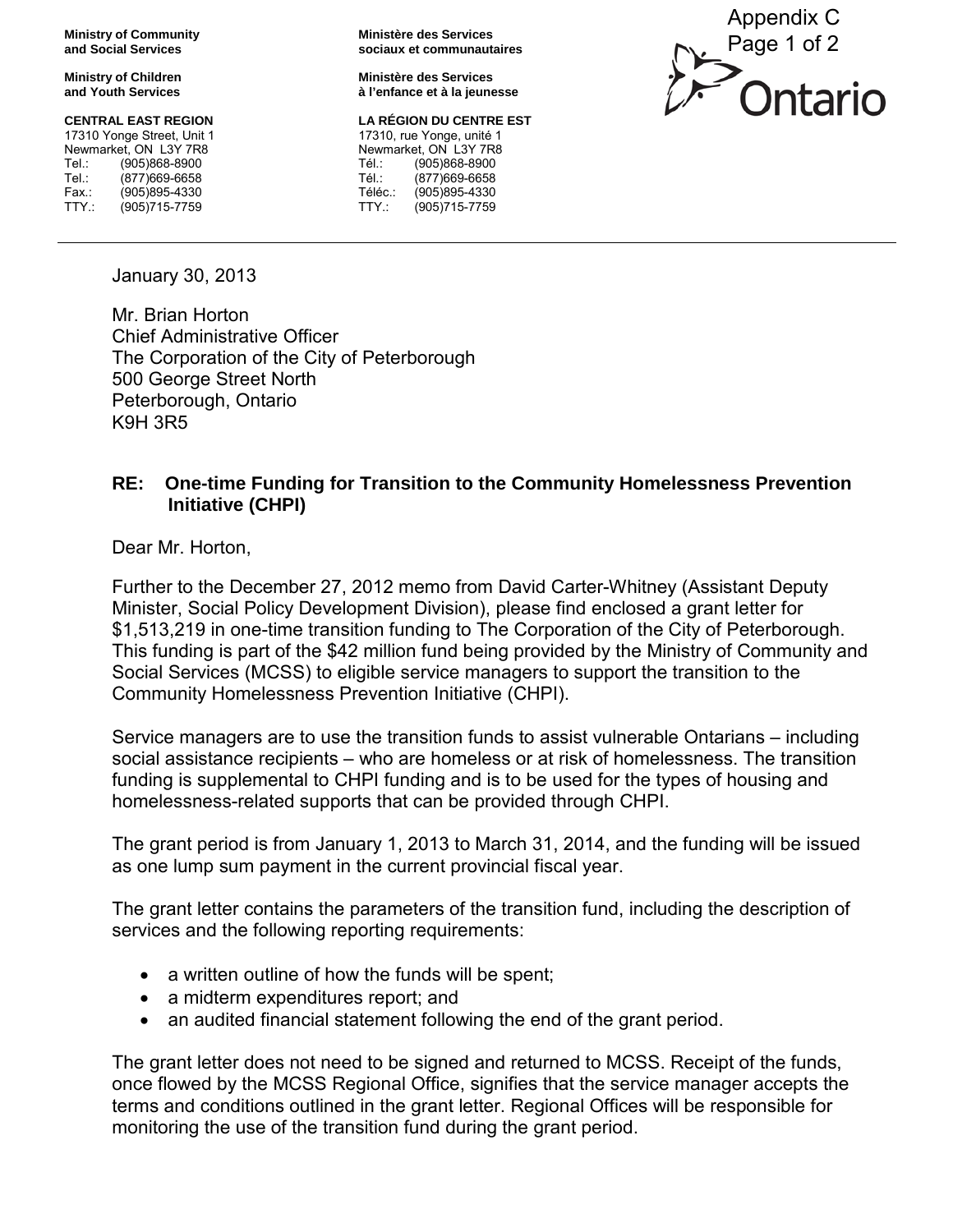Ms. Linda Reed January 30, 2013 Page 2

As this funding is supplementary to CHPI funding and intended to support the transition, please keep in mind that this is one-time MCSS funding and that will not be available beyond the transition period.

Should you have any questions regarding the grant, please contact your MCSS Regional Office representative Elizabeth Moore, Program Supervisor at 905-952-1923 or by email to Elizabeth.f.moore@ontario.ca

Sincerely,

Claudine Cousins Regional Director Central East Region

Attachment (1)

c. Lianne Raymond, Regional Program Manager, Social Assistance Elizabeth Moore, Program Supervisor MMAH Municipal Service Office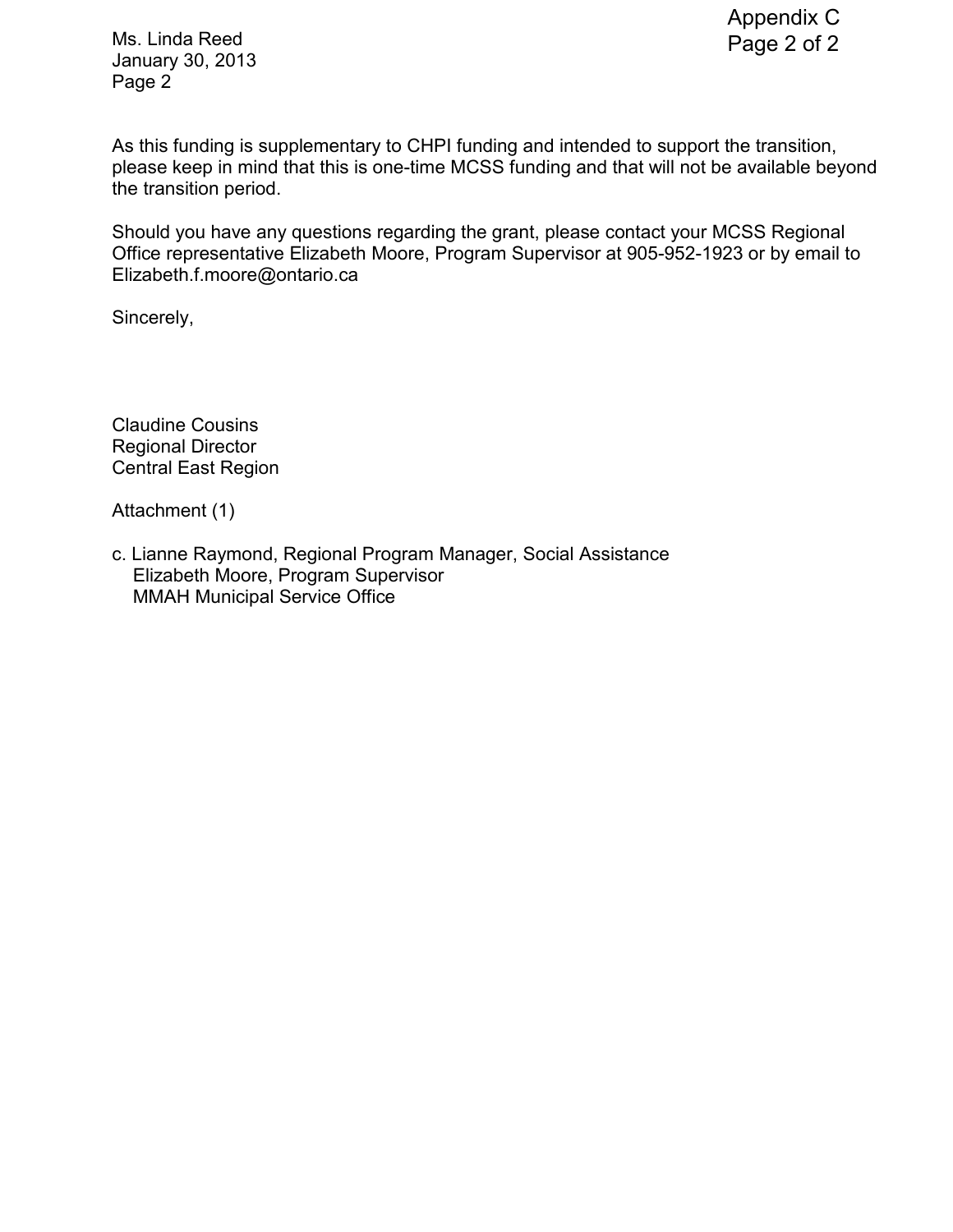CSSSJSSC13-004 Appendix D

>>> "Martha MacFie (PETE)" <MacfieM@lao.on.ca> 2013-02-19 10:38 AM >>> Dear Linda, I am writing on behalf of the Discretionary Benefits/Housing Benefits subcommittee of PPRN's Income Security Work Group. Thank you for meeting with us on February 7, 2013. The purpose of the meeting was for us to hear your proposal regarding expenditure of the \$1.5M transitional funds, and for you to receive input from the members of our subcommittee.

As you know, in March 2012 the Provincial government announced that it was capping funding for discretionary benefits effective July 1, 2012 and eliminating the CSUMB effective January 1, 2013. Since the cuts were announced, our subcommittee has committed considerable time and effort in four areas. We have: 1. informed the community of the changes; 2. received feedback from people with lived experience and from agencies who provide services to people affected by the cuts; 3. pressed the provincial government to reverse the cuts, and: 4. pressed our municipal government to develop a sustainable plan to fund discretionary and housing benefits.

At our meeting with you on February 7, 2013 you provided us with a document titled "CHPI and One-time Grant Discussion Guide" (January 30, 2013). You explained the following possible expenditures of the \$1.5M transitional funds:

- the Housing Stability Fund (2013) will receive total funds of between \$1.1M and \$1.2M from all sources, including provincial CHPI funding of \$.9M, transitional provincial funding of \$1.5M, and municipal contributions;
- that \$300,000 of the transitional dollars be reserved for the first quarter of 2014;
- use approximately \$100,000 of the transitional dollars for administration type costs (hiring a consultant to do research etc.) and seed funding;
- use the funds in such a way that other municipal dollars currently allocated for housing can be redirected to fund discretionary benefits after April 2013.

We provided you with our "Finding the Solution for 2013 and Beyond" report (October 1, 2012) and a copy of the letter signed by 27 local agencies asking that the City and County make it a high priority to adequately fund these benefits a priority. We told you that in our view the transitional funding (\$1.5M) is a reprieve. With this additional funding the municipality can continue to provide critical CSUMB-like housing benefits at close to 2012 levels (\$2.8M). Furthermore, it gives the municipality time to develop a **sustainable budget plan** for both discretionary and housing benefits. In our view such a plan must include a combination of: future municipal budget allocations at similar levels to those approved in the 2012 budget prior to the provincial cuts (ie. \$370,000 for discretionary benefits and \$270,000 for housing benefits); continued upload savings; allocations from reserves. **Again, we urge staff to recommend to Joint Services and City Council that social services upload savings**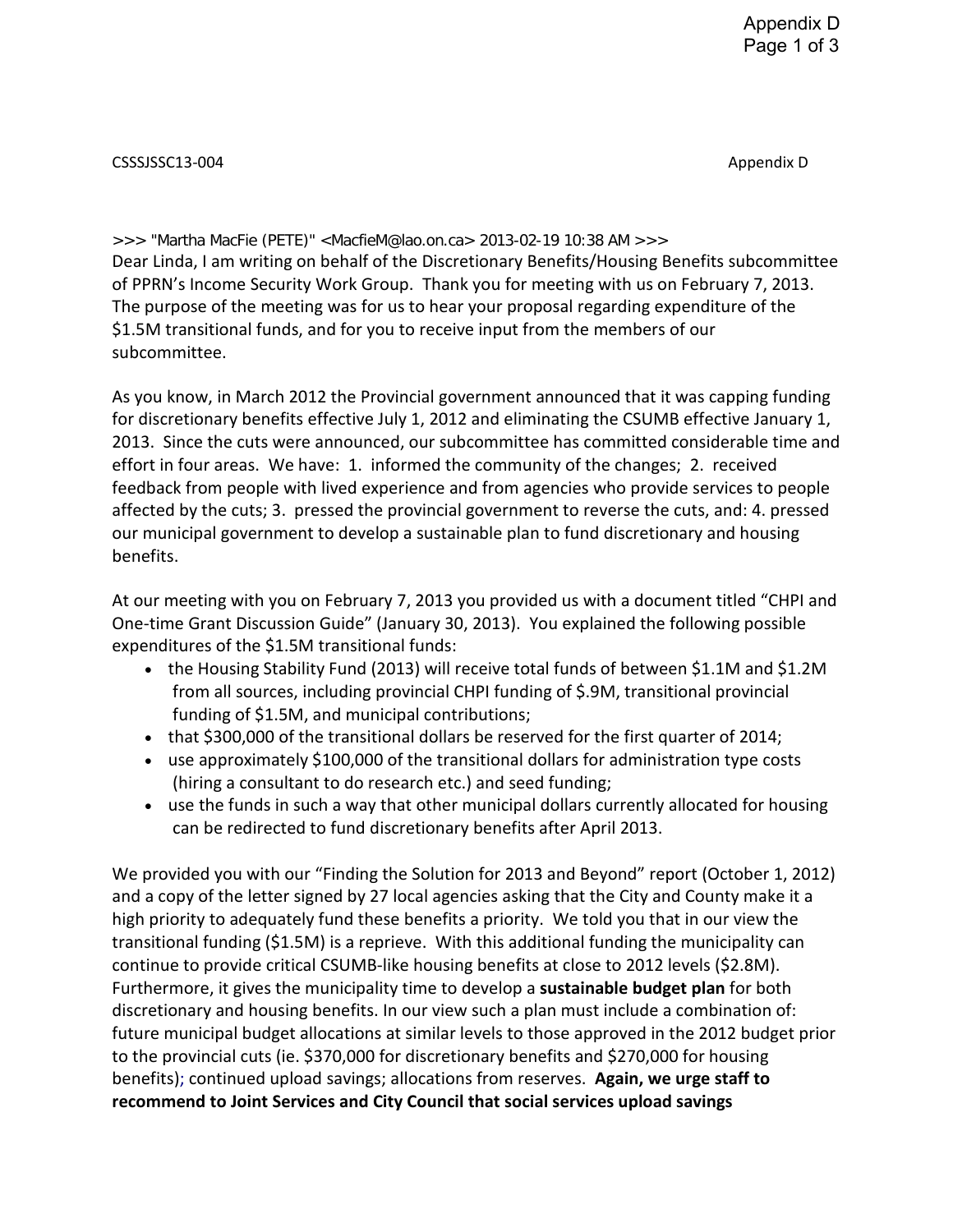**(approximately \$1M a year, for each year from 2014 to 2018, representing significant savings going forward after 2018) be reallocated to the social services budget and used to fund discretionary benefits items/services and housing benefits.** 

We would like to emphasize the following points:

1. The \$1.5M in transitional funding is intended to compensate for the loss of critical housing benefits (CSUMB). ALL of these dollars should be allocated for that purpose. In particular, they should be placed in the Housing Stability Benefit (HSB) fund, and be utilized for direct benefits for singles and families on OW and ODSP and with low incomes (for deposits, moving costs, arrears etc.).

2. The full amount of funding provided by the province to date in lieu of CSUMB (\$.9M for CHPI) should be allocated to the Housing Stability Benefit, and be utilized for direct benefits for singles and families on OW and ODSP and with low incomes (for deposits, moving costs, arrears). This should be a permanent line in the City's budget going forward in 2014. We disagree with the recommendation by staff for budget 2013 (Report CSSSJSSC12-010 dated December 3, 2012), which was adopted by Council, to allocate only \$.58M of the provincial funding to the HSB fund, and to top this up with \$350,000, \$290,000 of which from the City's social services reserve fund.

3. The municipality must establish a permanent budget line to supplement provincial funding of discretionary benefits. In 2013 any shortfall in funding of discretionary benefits at 2012 levels should be taken from social services reserves. As we have stated before, the ongoing upload of OW and ODSP caseload costs to the province greatly reduces the municipal risk in the event of a caseload increase, and for this reason there is no need for the municipality to maintain reserves at current levels. Funding for discretionary benefits in 2014 and beyond should come from municipal savings flowing from the ongoing upload.

In addition:

- We oppose the imposition of pay-direct as a precondition for accessing the HSB fund. We oppose this for many reasons (too lengthy to enumerate here) and we have concerns about the legality of such a policy.
- The City reports that in the month of January 2013, HSB was issued in 195 instances (totalling \$100,000) and was denied in 65 cases, primarily due to a determination by the municipality that the housing option was not sustainable. The City should track the impact of any decision it makes to deny HSB. This could be accomplished in large part if the person denied were provided with a decision letter and referred to the Legal Centre for assistance with an internal review.
- We expect that there are many instances where people are told that they are not eligible for the HSB and that, as a result, a full application for HSB is not made, and the denial is not recorded as such. The City should take steps to make sure that these instances are minimized.